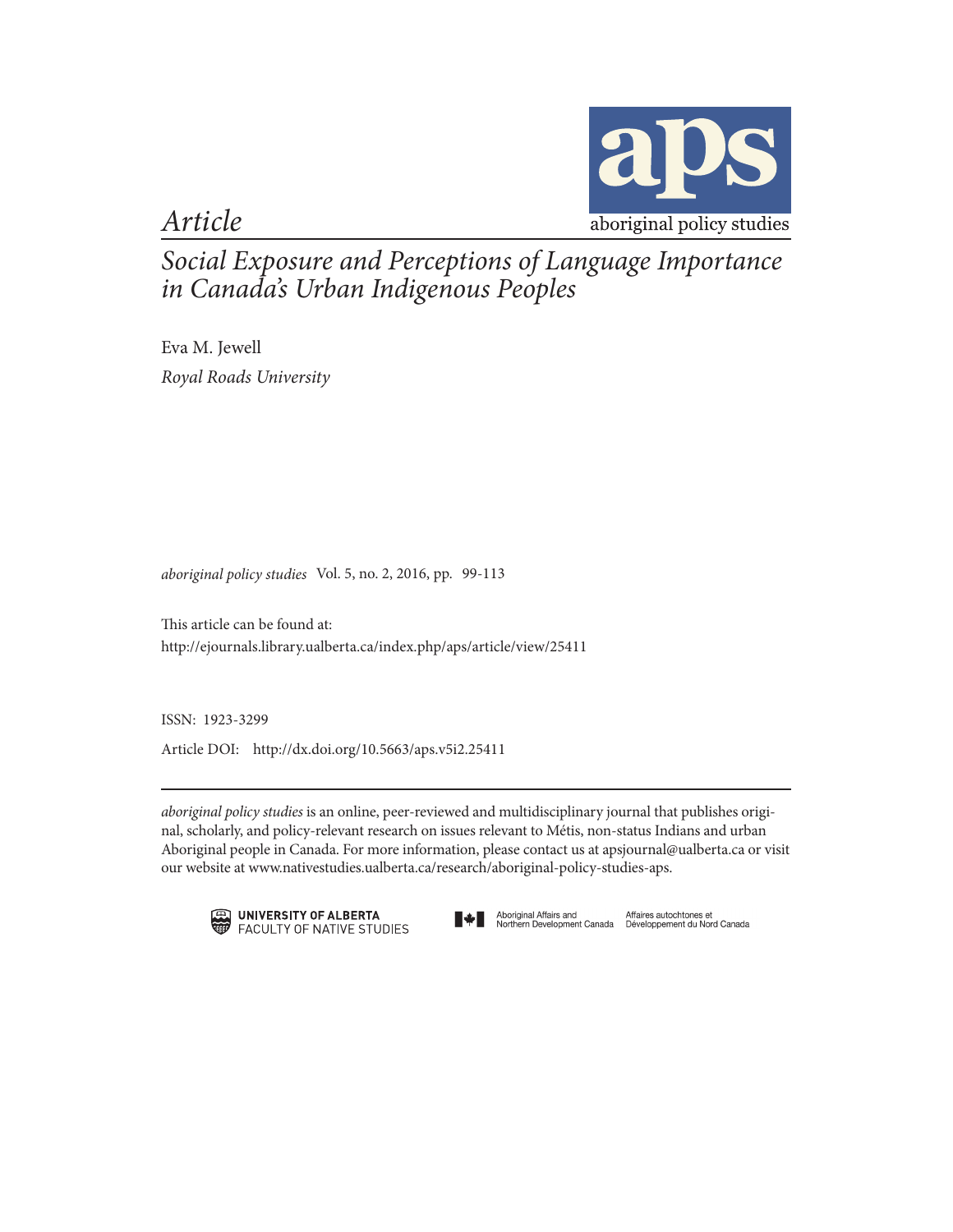# **Social Exposure and Perceptions of Language Importance in Canada's Urban Indigenous Peoples**

Eva M. Jewell *Royal Roads University*

*Abstract: The following analysis uses data drawn from the 2012 Aboriginal Peoples Survey (APS) to examine the effects of age, sex, education, household type, and exposure*  to Indigenous<sup>1</sup> language in the home and outside the home on the perceived importance *of Indigenous language for Indigenous people living in urban centres across Canada. The results of regression analysis indicate that "exposure to Indigenous language in the home" and "exposure to Indigenous language outside the home" are directly related to how important Indigenous language is perceived to be by urban Indigenous peoples.*

While Indigenous peoples are increasing in number in Canada (Adelson 2011), the frequency with which they are speaking their original languages is dangerously low (Blair et al. 2011, 91), particularly as their first language (Norris 2007, 19). The response by many communities has been to move toward language revitalization, leading more Indigenous peoples to learn their original language as a second language to English—especially in the case of young people (22). Language retention is widely described as the best way to understand a worldview or culture—when people learn an Indigenous language, it helps them to understand cultural meaning and expression better: "As you learn a language, you get a better knowledge of the culture" (Toulouse in Archibald et al. 2003). Indeed, the vitality of Indigenous cultures and worldviews and the languages that compose them have been affirmed as integral to the health and well-being of the peoples with whom they originate (Hallett et al. 2007, 393).

The 2015 conclusion of the Truth and Reconciliation Commission called upon the government of Canada to engage in meaningful action on ninety-four items, many of which are concerned with the preservation, sustainability, and provision of adequate resources in support of Indigenous languages (Truth and Reconciliation Commission). In her remarks in May 2015, Chief Justice Rt. Hon. Beverley McLachlin asserted that Canada had committed cultural genocide including in the forbidding of Indigenous languages in residential schools. The admission that degradation of Indigenous languages has been systemic and was rooted in colonial, culturally genocidal policies no doubt had an impact on the broader mainstream awareness of Indigenous issues, which were prominently supported and featured in Justin Trudeau's 2015 federal election platform (Liberal Party 2016).

<sup>1</sup> Statistics Canada and the government of Canada use the term "Aboriginal" to identify diverse First Nations, Metis, and Inuit peoples. I have chosen to use "Indigenous," a term that communicates the quality of being original in land and place.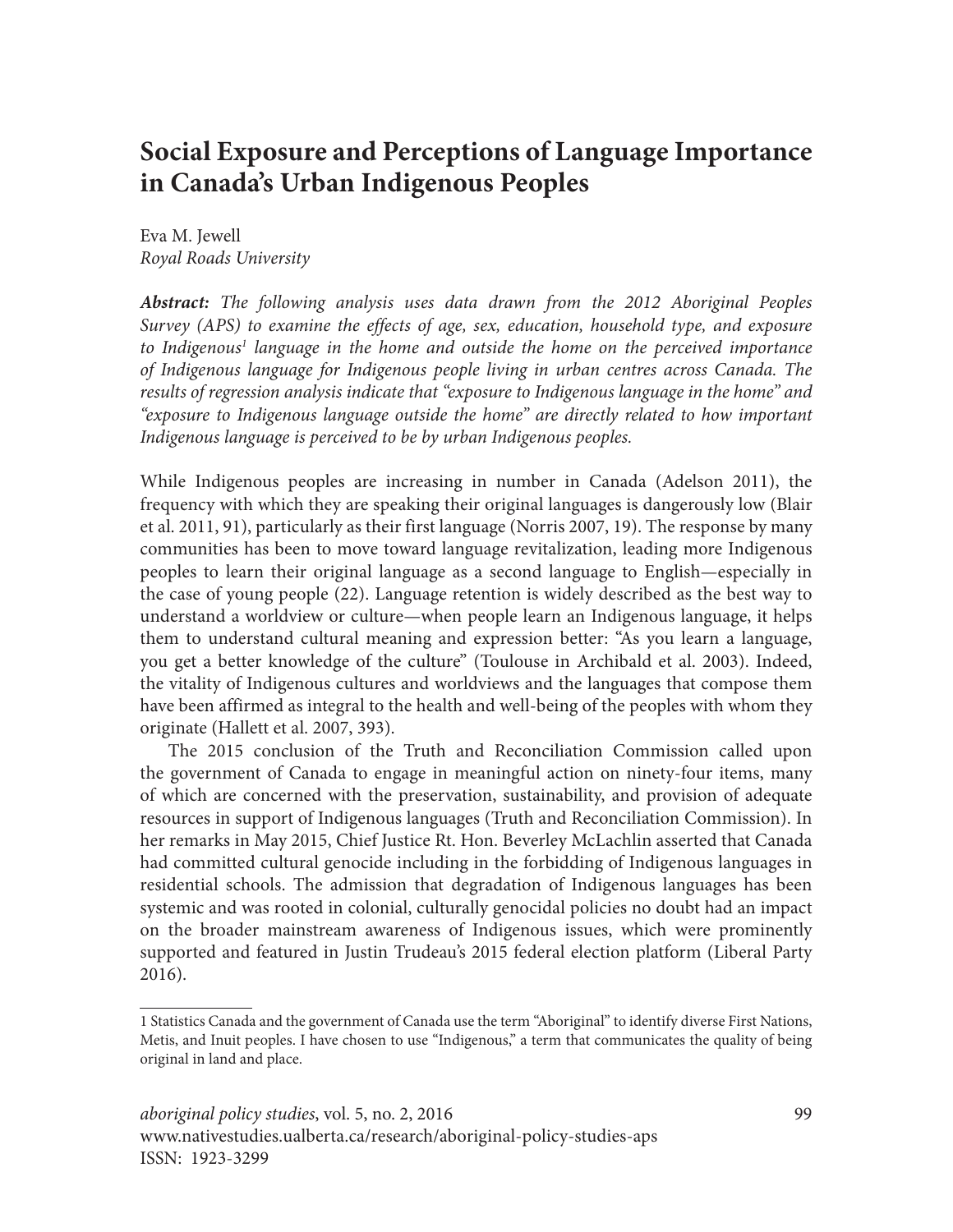Research indicates that threats to the continuation of Indigenous peoples' cultural identity pose a corresponding threat to the well-being of Indigenous communities (Hallet et al. 2007). The adverse effects of colonialism (one being the condemnation of Indigenous languages in residential schools) have been identified as a determinant of lack of wellbeing in Indigenous populations (Howard 2014; Czyzewski 2011). This has influenced Indigenous peoples' efforts to shape and determine their well-being via the resurgence of Indigenous worldviews and cultural strength as a proactive response to the destruction wrought by colonialism:

Healing the self … refers to a reconnection with family, friends, community, land and cultural heritage. Healing from the disruptions of colonialism is thus a process in which selves acquire a new sense of "being" defined in continuity with the past, but also in relation with the land and others. (Guindon 2015, 81)

Ensuring the continuity of Indigenous languages ensures the endurance of unique worldviews and original perspectives that contain factors important to Indigenous wellbeing—particularly place-based oral history. In a recent widely publicized example, the recovery of the Franklin expedition ship HMS Erebus in the Arctic was linked to a location known to speakers of Inuktitut, indicating the strength and accuracy of Inuit oral tradition (CBC News 2014).

The urbanization of Indigenous people has been a growing trend in Canada, in some ways exacerbating the decline of language use and traditional practices (Anderson 2013, 76). What is apparent is that while Indigenous peoples in Canada are increasingly moving to urban areas, language revitalization efforts often remain concentrated in on-reserve spaces (Baloy 2011, 515). This poses considerable challenges for policymakers in terms of creating effective language revitalization programs. That being said, the language revitalization movement in urban areas is promising, with innovative and reordered practices arising out of the unique urban settings (Baloy 2011, 519; Blair et al. 2011, 93) that have potentially positive implications for the broader Indigenous language revitalization movement, both on- and off-reserve. In a recent example of indigenous language made visible in the urban landscape, Anishinaabe collaborators Susan Blight and Hayden King of the Ogimaa Mikana Project posted reclaimed historical place names in Anishinaabemowin overtop Toronto street signs (*The Toronto Star* 2015).

The discussion in this paper is indicative of an Indigenous perspective that communicates the importance of Indigenous language retention and use. What is the perception of those who do not otherwise find their Indigenous languages important to learn? Archibald et al. (2003) share an example of a situation in which language diversity and ability are a barrier, particularly across generations:

We were interviewing an elderly monolingual Cree woman on a northern reserve, and we asked her, "What language do you speak to your grandchildren?" She looked at us as if we were asking an unusual question and finally said, "I don't talk to them because they only speak English and they don't understand Cree." I was taken aback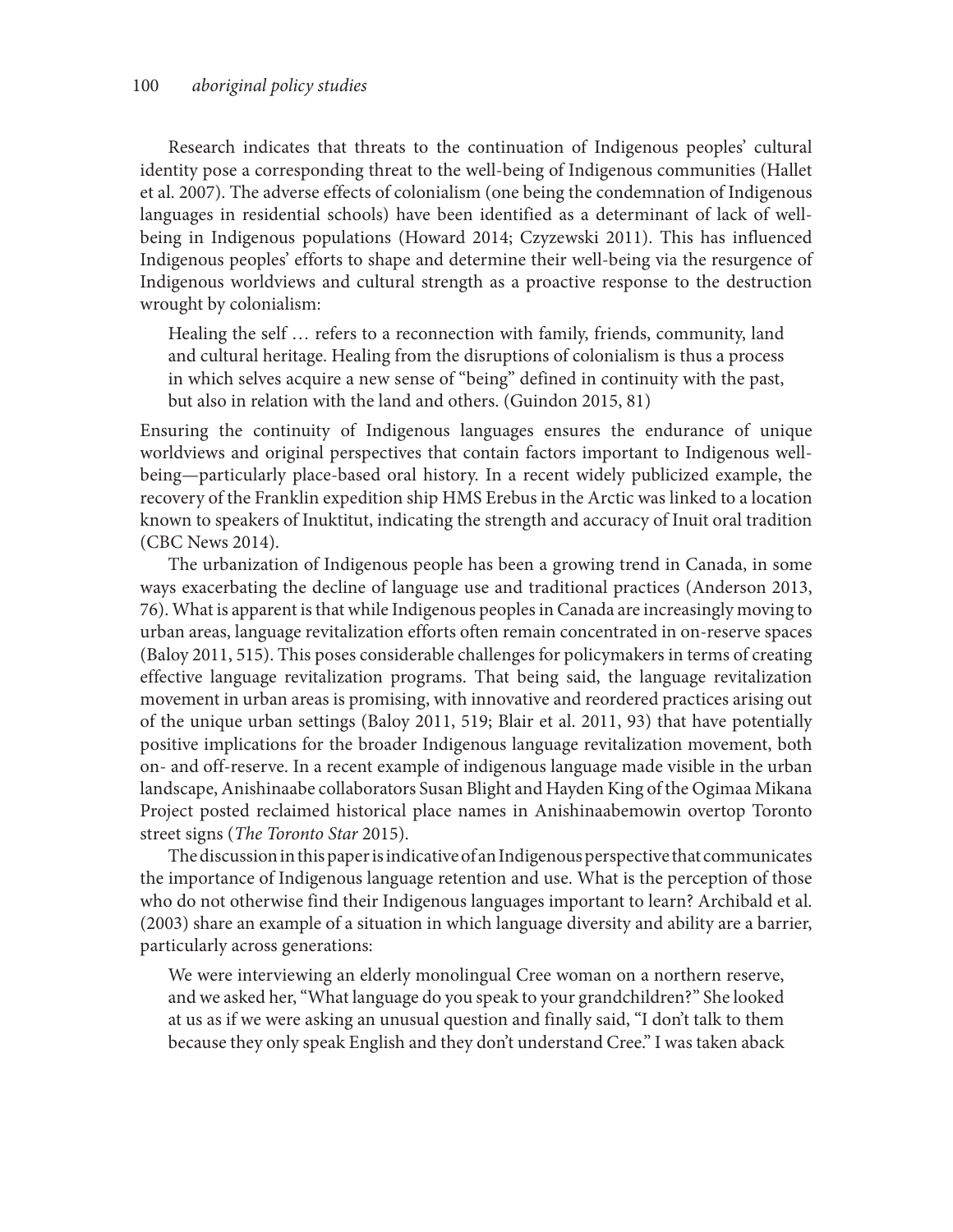by this response as I thought about all the things that this woman had to offer her grandchildren, but that without a common language she would never have an opportunity to share. (n.p.)

Past research states that household size is a significant indicator for the well-being of Indigenous children, while the involvement of extended family has important implications for the support of partnered and lone-parent families in raising children (Quinless 2013, 2014). Norris (2004) states that language transmission is reliant on intergenerational retention, and by extension on the place-based community—a consequence being that transmission of language is greatly reduced in urban settings (1). Does the presence of children in a household determine how people perceive the importance of language? Drawing on Norris's work (2004), we see that age is an indicator of language use, particularly by location—as community remoteness decreases, the age of Indigenous-language speakers increases (4). Language use in urban and on-reserve settings has policy implications as well. The effort of making Indigenous languages more visible and heightening exposure to languages has resulted in increased efforts by Indigenous organizations to advocate for and create campaigns about the importance of language retention or declaration of official languages.

It is apparent in the current reconciliation discourse in Canada that Indigenous languages are a locus of recovery as well as an important method of cultural revival in the face of genocide (Truth and Reconciliation Commission, 94 Calls to Action). The focus of this analysis is to explore what affects the perceptions of language importance in Indigenous populations in Canada using the 2012 Aboriginal Peoples Survey (APS) data, if only to illuminate the variables that should be considered when exploring how our Indigenous languages are valued. In their discussion of quantitative research methodologies, Walter and Andersen (2013) note that population data research occurs in a social world in which moral, political, and cultural values are implicit facets of the social landscape—at least partly reflecting the dominant mores of the space (50). The APS dataset, while containing a multitude of variables ranging from education to employment to culture, is nonetheless a quantified and numerical representation of lived Indigenous realities. This paper explores the numerical representation in a quantitative regression analysis style as an example of an Indigenous researcher working with a dataset that attempts to measure Indigenous life. While the APS was developed by "a diverse group of researchers and subject matter experts, both from within and outside Statistics Canada" and tested with the help of "First Nation people, Metis and Inuit across Canada" (APS website), the APS has implicit values and interests, reflecting most specifically large government policy concerns (Walter and Andersen 2013, 121). What follows is a quantitative discussion of the relationship among variables selected by the author as possibly significant in affecting perceptions of Indigenous language importance among self-identified "Aboriginal" respondents to the APS.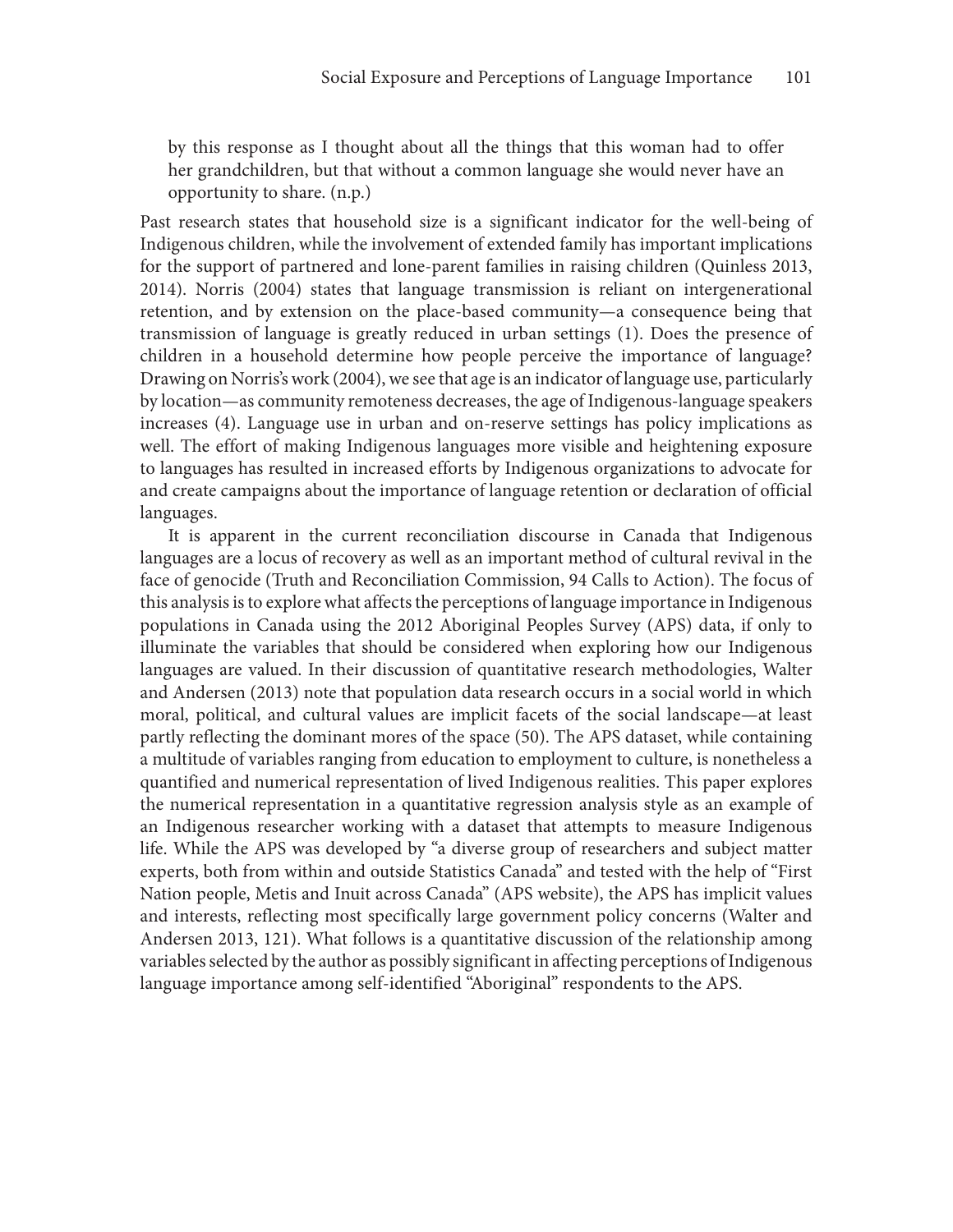# **Methods**

# *Sample*

This analysis uses the 2012 APS survey data, a sample drawn from respondents who selfidentified as "Aboriginal" in the 2011 National Household Survey (NHS). The sample survey consisted of approximately 28,410 Aboriginal individuals and achieved a response rate of seventy-six percent (Statistics Canada 2012). For the purposes of this analysis, it provides a glimpse into the perception of Indigenous language importance on the part of respondents to the survey.

# *Hypotheses*

It is proposed that perceptions of Indigenous language importance are affected by the variables of age, sex, education level, household type, exposure to language in the home, and exposure to language outside the home.

*Hypothesis 1—Age*: Norris (2007) states that the age of mother-tongue language speakers is increasing, with a greater number of younger Indigenous-language speakers picking it up as a second language (22). It is proposed that respondents' age has an effect on the perceptions of Indigenous language importance.

*Hypothesis 2—Sex:* Sex as a variable is chosen to understand better the general frame of demographic differences with perceptions of language importance.

*Hypothesis 3—Education level:* It is posited that as the level of education increases, so does the perception of language importance. As more education is attained, the chances of an Indigenous individual being exposed to learning about language endangerment and the issues associated with colonialism may increase.

*Hypothesis 4—Household type*: Previous research has indicated the crucial role of family in the transmission of language (Norris 2004), and it is possible that the presence of children may increase perceptions of language as important due to heightened awareness of cognitive development and a desire to pass on cultural traits.

*Hypothesis 5—Exposure to language in the home:* Research shows that Indigenous languages spoken in the home increase chances of language transmission (Norris 2004, 8), and presumably, perceptions of language importance.

*Hypothesis 6—Exposure to language outside the home*: Previous research suggests that school instruction in an Indigenous language might better prepare Indigenous students for success in mainstream society (Usborne et al. 2011, 199). It is possible that with increased exposure to language use by peers, teachers, or other individuals outside of the home, perception of language importance increases.

This analysis will focus on the urban Indigenous population's (child and adult) perceptions of Indigenous language importance. This variable appears in the APS in the form of a Likert scale. To simplify perceptions from negative to positive in this analysis, I collapsed the Likert scale dependent variable "Importance of speaking/understanding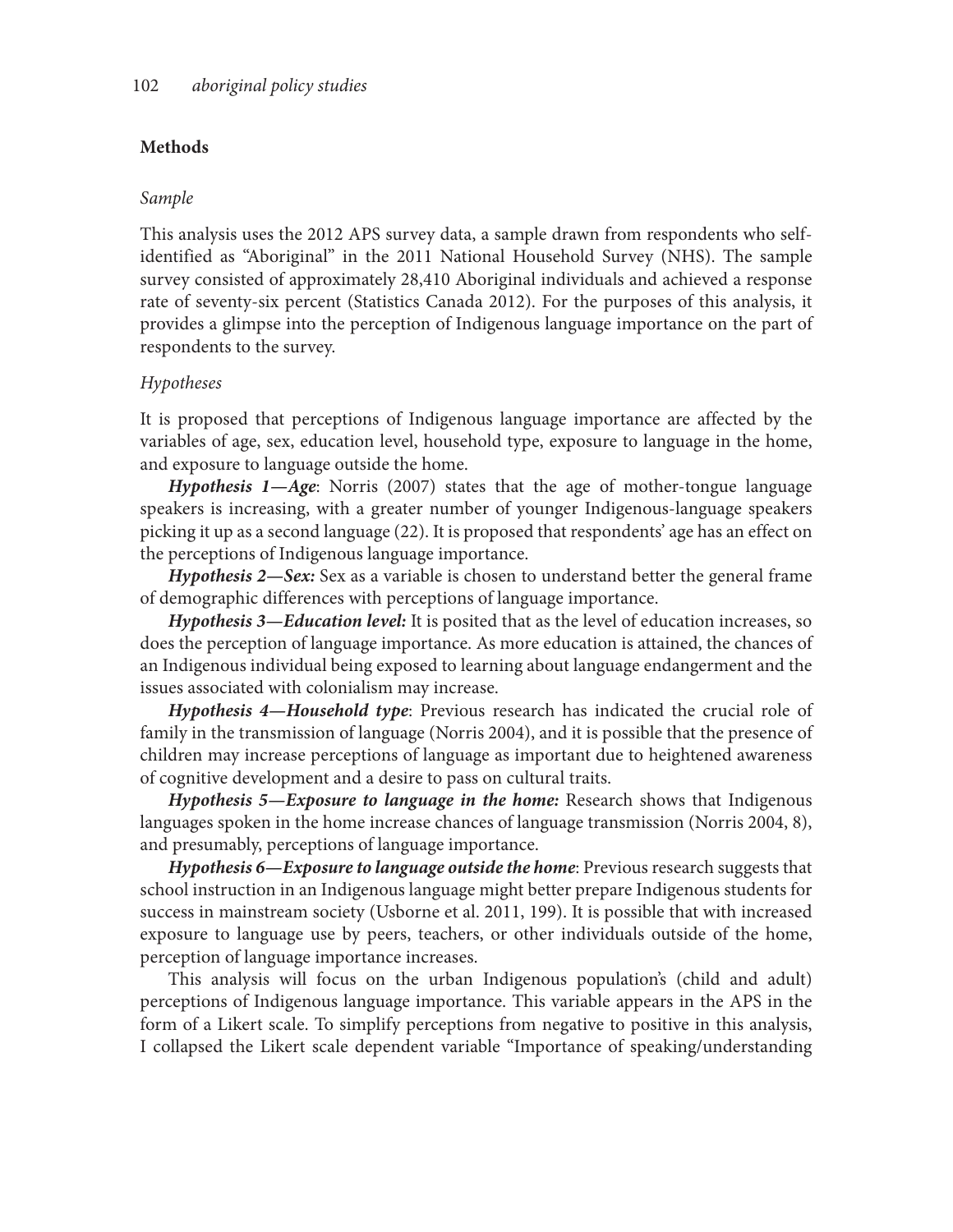an Aboriginal language" (LAN\_09) (Statistics Canada 2014, 606) from the original "1=Very Important, 2=Somewhat Important, 3=Not Very Important, 4=Not Important" to "1=Not Important, 2=Somewhat Important, 3=Very Important," with all missing data, even "no opinion," excluded. Six independent variables are used in this study to predict the importance of language to respondents. All variables were recoded so that the closer to 0 meant the absence of, and higher numbers indicated the presence of—i.e. the absence of language exposure is coded lower than the presence of language exposure.

## **Results**

*Descriptive Analysis*

| <b>Categorical/Ordinal Variables</b> |                               | Percentage (%) |
|--------------------------------------|-------------------------------|----------------|
| Age                                  |                               |                |
|                                      | Under 18                      | 39.2           |
|                                      | 19-34                         | 26.9           |
|                                      | 35-54                         | 23.4           |
|                                      | $55+$                         | 10.5           |
| <b>Sex</b>                           |                               |                |
|                                      | Male                          | 48.3           |
|                                      | Female                        | 51.7           |
| <b>Education level</b>               |                               |                |
|                                      | Less than secondary           | 31.3           |
|                                      | Secondary/some post-secondary | 31.1           |
|                                      | Post-secondary diploma/degree | 37.5           |
| Type of household                    |                               |                |
|                                      | Non-family                    | 9.8            |
|                                      | Couple w/o children           | 13.7           |
|                                      | Other family, no children     | 5.4            |
|                                      | Lone-parent w/ children       | 25.4           |
|                                      | Couple w/ children            | 45.7           |
| <b>Exposure in the home</b>          |                               |                |
|                                      | Never                         | 65.8           |
|                                      | Less than 1x week             | 9.8            |
|                                      | 1x week or more               | 7.1            |
|                                      | 1x day or more                | 17.4           |
| <b>Exposure outside the home</b>     |                               |                |
|                                      | Never                         | 49.6           |
|                                      | Less than 1x week             | 20.6           |
|                                      | 1x week or more               | 12.7           |
|                                      | 1x day or more                | 17.0           |
| Importance of language               |                               |                |
|                                      | Not Important                 | 42.6           |
|                                      | Somewhat Important            | 27.8           |
|                                      | Very Important                | 29.6           |
| N (Sample Size)= 24,803              |                               |                |

#### **TABLE 1:** Percentages of Variables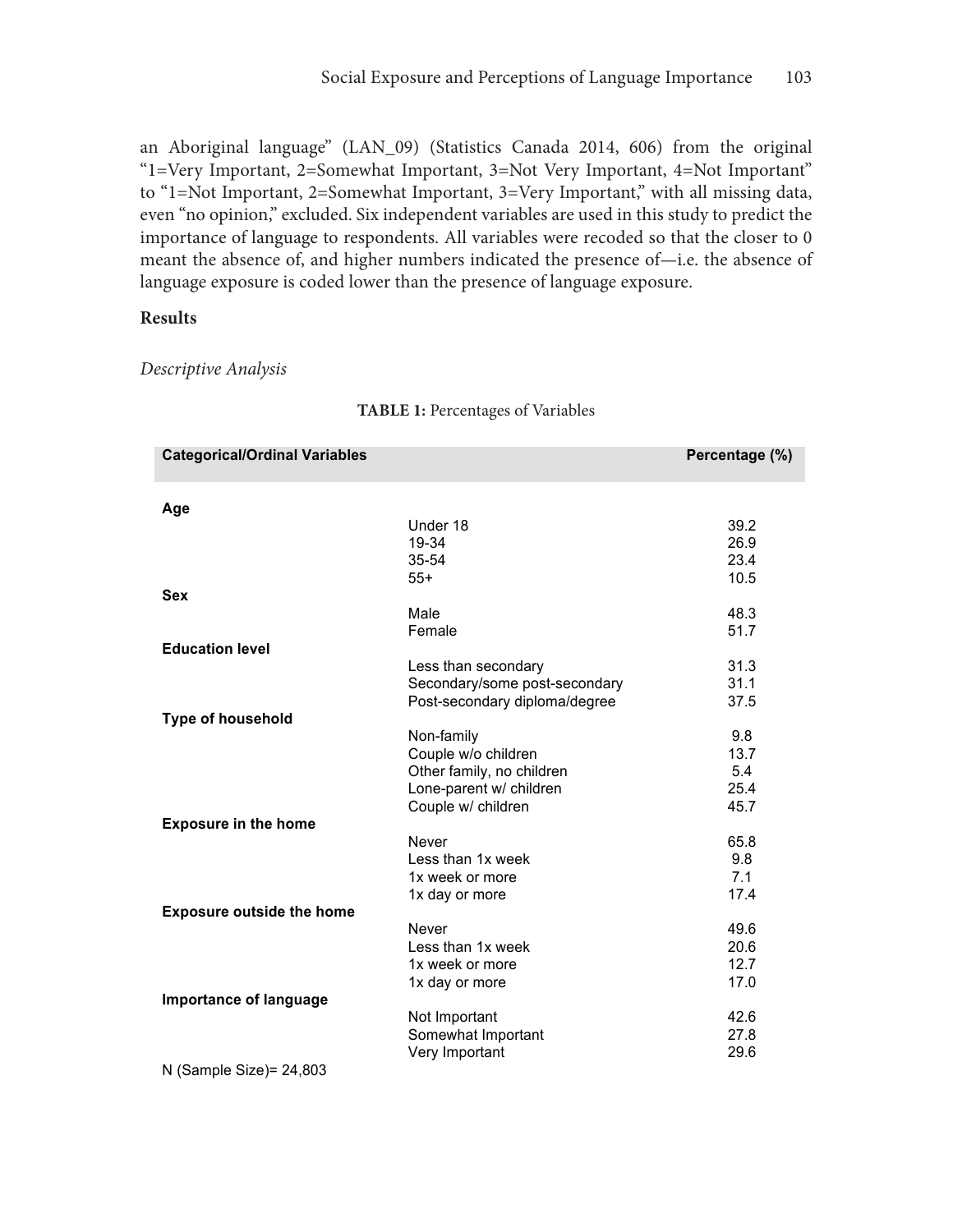Table 1 shows the sample percentages by variable. The largest age category in the sample is under eighteen years of age at 39.2 percent. Of the sample, 48.3 percent is male, while 51.7 percent is female. Education seemed to be normally distributed among the respondents, with 31.3 percent having less than secondary school (likely due to a large youth population), 31.1 percent have secondary school or some post-secondary, and 37.5 percent have a post-secondary diploma or degree. In terms of household types, 9.8 percent live in non-family households, 13.7 percent are households with couples with no children, 5.4 percent are family households without children, 25.4 percent are lone-parent households, and 45.7 percent are couples with children. Those respondents who indicated that they are never exposed to an Indigenous language within their home totalled 65.8 percent, 9.8 percent stated they are exposed less than once a week, 7.1 percent stated they are exposed once a week or more, and 17.4 percent stated they are exposed more than once a day in the home. Those reporting that they were never exposed to an Indigenous language outside of the home constituted 49.6 percent of respondents, while 20.6 percent stated that they were exposed to language less than once a week outside of the home. 12.7 percent and seventeen percent were exposed to language outside of the home more than once a week and more than once a day respectively. Respondents gauged their perceptions of Indigenous language importance as follows: 42.6 percent stated that language was not important; 27.8 percent stated that language was somewhat important; and 29.6 percent stated that language was very important.

The correlation matrix shows that all independent variables are significantly related with perceptions of language importance when  $p=0.01$ , except for age. Sex has a very weak negative correlation at -.056, meaning there is a weak significant relationship that suggests females value language slightly more than males. Those with lower education levels appear to have a very weak negative relationship (at -.093) with importance of language, indicating that those with lower education value Indigenous language slightly less than those with more education. Households containing children appear to have a very weak positive relationship (at .036) to importance of language, as in the presence of children increases the perception of how important Indigenous language is. There is a more significant correlation in the variables "exposure to language in and outside the home" in the form of a moderate positive relationship with importance of language, at .565 and .502 respectively, increasing the possibility that those who are exposed to Indigenous languages value it more.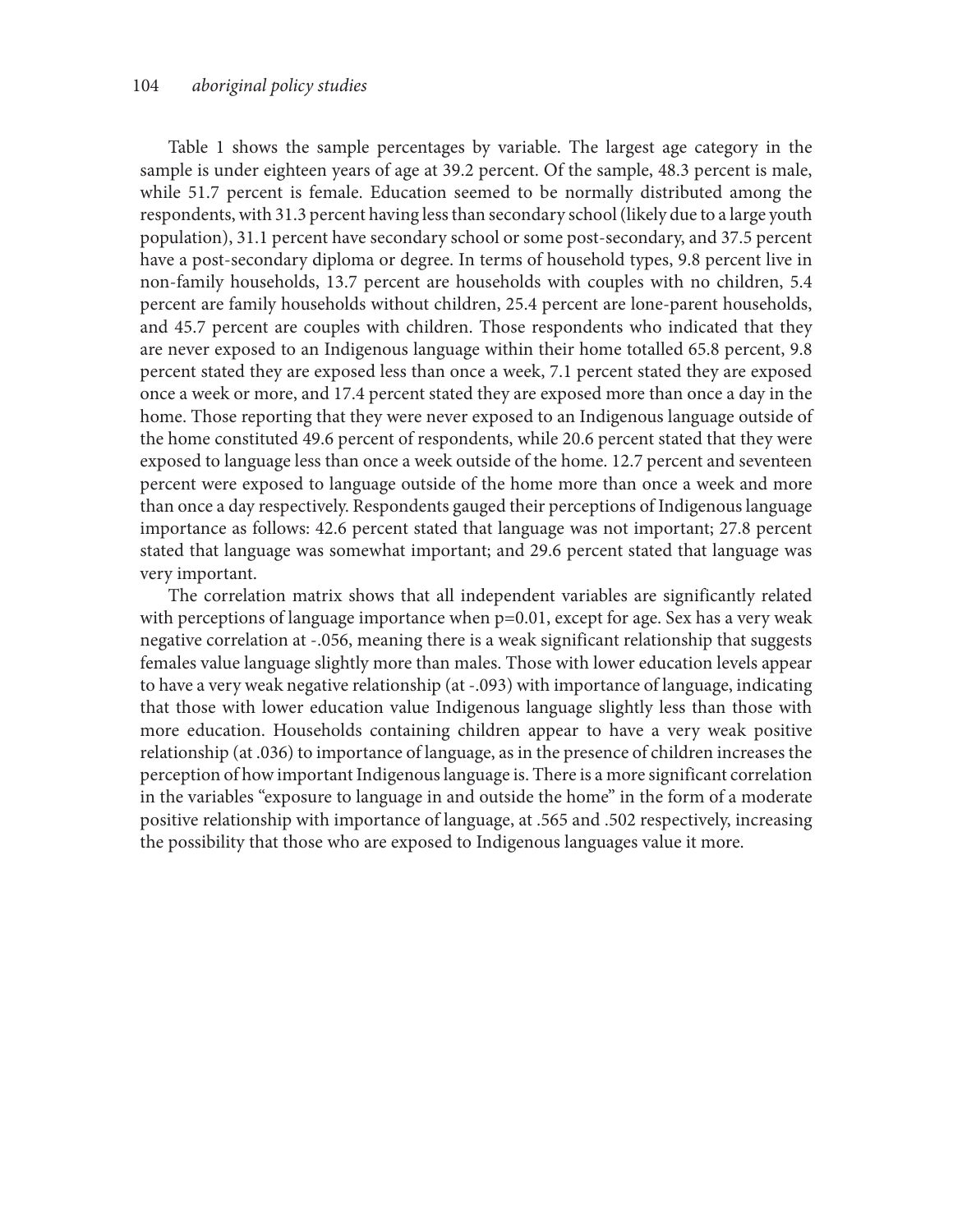## *Correlation Matrix*

|                          | Age     | Sex        | Education<br>level | Household<br>type | Exposure<br>in the<br>home | Exposure<br>outside the<br>home |
|--------------------------|---------|------------|--------------------|-------------------|----------------------------|---------------------------------|
| Pearson's<br>Correlation | $-.004$ | $-0.056**$ | $-.093**$          | $.036**$          | .565**                     | .502**                          |
| Significance<br>2-Tailed | .510    | .000       | .000               | .000              | .000                       | .000                            |
| N                        | 23997   | 23997      | 14941              | 23655             | 23965                      | 23776                           |

**TABLE 2:** Correlation with Dependent Variable "Importance of Language"

\*\*Correlation is significant at the 0.01 level (two-tailed)

#### *Reliability Analysis*

The independent variables "exposure in the home" and "exposure outside the home" may be very closely related, potentially obscuring the results of the regression analysis. It is important to run a reliability analysis on these two variables to ensure they are sound. For this, a multicollinearity test was conducted to check for discrepancies, and then a Cronbach's Alpha test was conducted to ensure significance further.

#### **TABLE 3:** VIF Test for Multicollinearity

#### **Coefficientsa**

|                               | <b>Collinearity Statistics</b> |       |  |  |
|-------------------------------|--------------------------------|-------|--|--|
| Model 1                       | Tolerance                      | VIF   |  |  |
| Language exposure in the home | .559                           | 1.790 |  |  |
| Language exposure outside the | .559                           | 1.790 |  |  |
| home                          |                                |       |  |  |

a. Dependent variable: Importance of language

In the multicollinearity test, the variables do not appear problematic, as the Variance Inflation Factor (VIF) score is 1.79 with a tolerance of .559.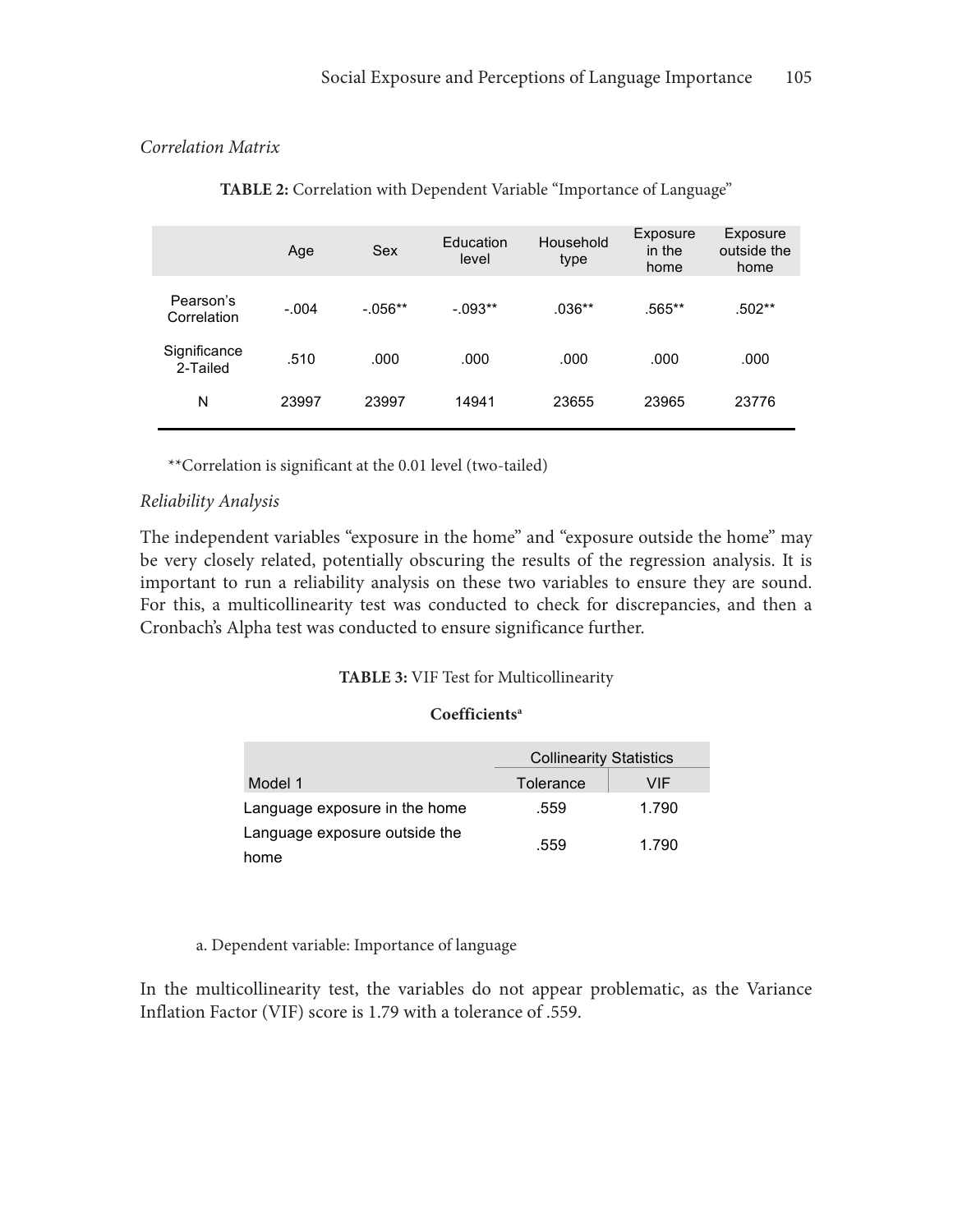**TABLE 4:** Reliability Statistics of Two Independent Variables and the Dependent Variable

| Reliability Statistics <sup>a</sup> |            |  |  |  |  |  |
|-------------------------------------|------------|--|--|--|--|--|
| Cronbach's Alpha                    | N of Items |  |  |  |  |  |
| .799                                | З          |  |  |  |  |  |

a. Variables: Language exposure in the home, Language exposure outside the home, Importance of language

The Cronbach's Alpha reliability test was run on the three variables. This allows us to see that the presence of the independent variables (language exposure in the home and language exposure outside the home) account for a significant change in the dependent variable (.799).

#### *Regression Analysis*

**TABLE 5:** Regression Model Summary (all independent variables included)

| Model | R                 | R Square | Adjusted R<br>Square | Std Error of<br>the<br>Estimate | R Square<br>Change | <b>Change Statistics</b><br>F Change |
|-------|-------------------|----------|----------------------|---------------------------------|--------------------|--------------------------------------|
|       | .590 <sup>a</sup> | .349     | .348                 | .68711                          | .349               | 1321.996                             |

#### **Regression Model Summarya**

a*.* Predictors: (Constant), Age, Sex, Education level, Household type, Language exposure in the home, Language exposure outside the home

The regression model summary shows an R square of .349, indicating a weak fit for all variables combined. The higher the  $r^2$  value, the better the model fit.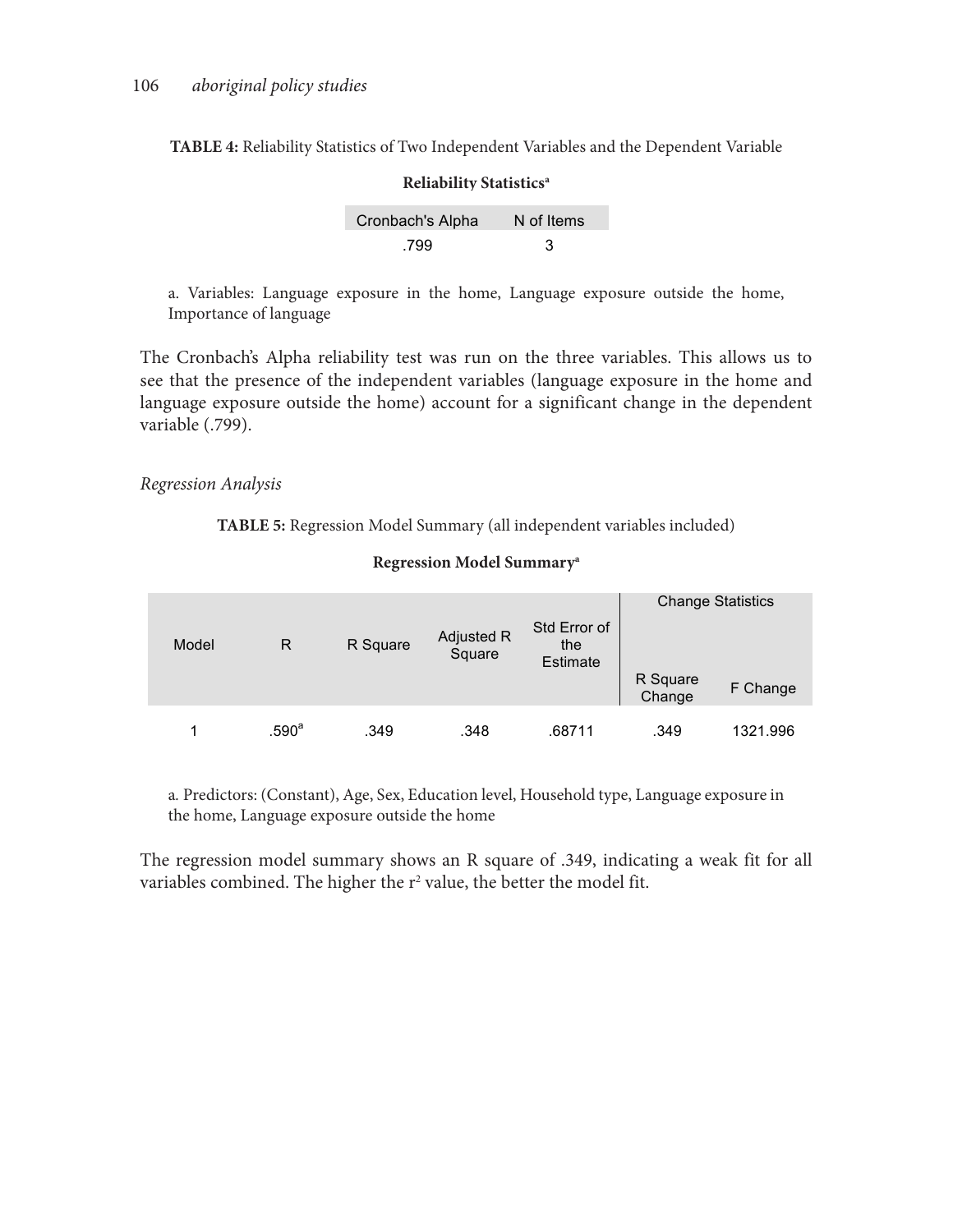#### **TABLE 6:** Analysis of Variance (ANOVA) Table

## **ANOVAa**

| Model |            | Sum of Squares | df    | Mean Square |          | Sig.              |
|-------|------------|----------------|-------|-------------|----------|-------------------|
|       | Regression | 3744.797       |       | 624.133     | 1321.996 | .000 <sup>b</sup> |
|       | Residual   | 6999.562       | 14826 | .472        |          |                   |
|       | Total      | 10744.359      | 14832 |             |          |                   |

a. Dependent variable: Importance of language a. Dependent variable: Importance of language a. Dependent variable: Importance of language

b. Predictors: (Constant), Age, Sex, Education Level, Household type, Language exposure in the home, Language exposure outside the home

In the analysis of variance output, the F score<sup>2</sup> shows us that the variance in the regression analysis is not by chance or coincidence but represents a significant and linear relationship between the independent variables and the dependent variable.

## **TABLE 7:** Coefficients Matrix of All Independent Variables

| Coefficients <sup>a</sup> |                                   |              |            |              |          |      |  |  |  |
|---------------------------|-----------------------------------|--------------|------------|--------------|----------|------|--|--|--|
|                           |                                   |              |            | Standardized |          |      |  |  |  |
|                           |                                   | Coefficients |            |              |          |      |  |  |  |
| Model                     |                                   | B            | Std. Error | <b>Beta</b>  |          | Sig. |  |  |  |
| 1                         | (Constant)                        | 1.052        | .033       |              | 32.122   | .000 |  |  |  |
|                           | Sex                               | $-.110$      | .011       | $-.064$      | $-9.682$ | .000 |  |  |  |
|                           | Age                               | .017         | .007       | .016         | 2.322    | .020 |  |  |  |
|                           | <b>Education Level</b>            | $-.018$      | .007       | $-.018$      | $-2.603$ | .009 |  |  |  |
|                           | Household Type                    | $-.001$      | .004       | $-.002$      | $-.305$  | .760 |  |  |  |
|                           | Language Exposure in home         | .276         | .007       | .379         | 41.181   | .000 |  |  |  |
|                           | Language Exposure outside<br>home | .188         | .007       | .256         | 28.261   | .000 |  |  |  |

a. Dependent variable: Importance of language

In the coefficients table, we see the amount of variance of the dependent variable "Importance of language" when all of the independent variables are present. Sex accounts for -.06 percent variance in the perception of language importance. This means that as female gender occurs or "decreases" (female is coded at 0, male is coded at 1), the value for language increases, and as p<0.05, this is significant. Age accounts for .016 percent variance in the dependent variable—as age increases, the value for language increases—yet

<sup>2</sup>  $F_{6, 14826}$ =1321.996, and p=.000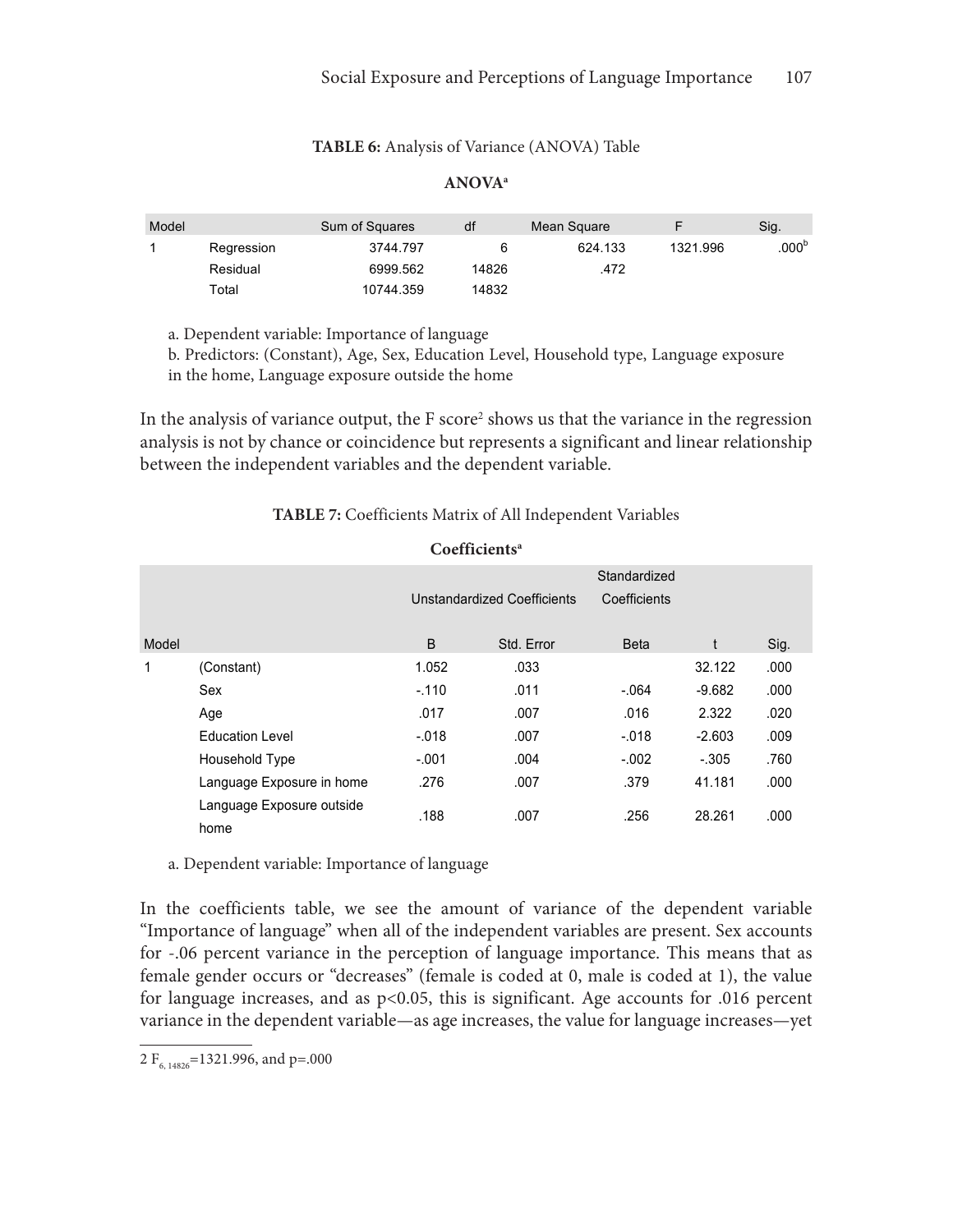the p>0.05, so this is not a significant relationship. Education level accounts for -0.018 percent variance in the dependent variable—as education level decreases, the value for language increases; p>0.05, however, so it is not significant. Household type accounts for -.002 percent variance in the dependent variable—as household sizes decrease, the value for language increases; here, p>0.05, so it is not significant. Language exposure in the home accounts for .379 percent variance in the language value; as language exposure in the home increases, the value for language increases, and here p<0.05, so it is significant. Language exposure outside the home accounts for .256 percent variance in the dependent variable as exposure outside the home increases, value for the language increases; p<0.05, so this is significant.

Since a p value of less than .05 indicates statistical significance at the 95 percent level, we see at this point that when we calculate the presence of all independent variables with the dependent variable "perception of language importance," there is statistical strength for the independent variables Sex, Language exposure in the home, and Language exposure outside the home.<sup>3</sup> Following is a regression model that shows independent variables run individually and their effect on the dependent variable.

| TABLE 8: Regression Model Summary Matrix of all IVs Run Individually |  |  |  |
|----------------------------------------------------------------------|--|--|--|
|----------------------------------------------------------------------|--|--|--|

|                                   |      |        | ັ        |            |        |                          |     |       |        |
|-----------------------------------|------|--------|----------|------------|--------|--------------------------|-----|-------|--------|
|                                   |      |        |          |            |        | <b>Change Statistics</b> |     |       |        |
|                                   |      |        | Adjusted | Std. Error | R      |                          |     |       | Sig. F |
|                                   |      | R      | R        | of the     | Square |                          |     |       | Change |
| Model                             | R    | Square | Square   | Estimate   | Change | F Change                 | df1 | df2   |        |
| Age                               | .004 | .000   | .000     | .83963     | .000   | .435                     | 1   | 23995 | .510   |
| Sex                               | .056 | .003   | .003     | .83834     | .003   | 74.568                   | 1   | 23995 | .000   |
| <b>Education level</b>            | .093 | .009   | .009     | .84808     | .009   | 129.557                  | 1   | 14939 | .000   |
| Household type                    | .036 | .001   | .001     | .83881     | .001   | 30.884                   | 1   | 23653 | .000   |
| Language exposure in              | .565 | .320   | .320     | .69244     | .320   | 11262.64                 | 1   | 23963 | .000   |
| home                              |      |        |          |            |        |                          |     |       |        |
| Language exposure<br>outside home | .502 | .252   | .252     | .72601     | .252   | 8010.039                 | 1   | 23774 | .000   |

## **Regression Model Summarya**

a. Dependent variable: Importance of language

The summary of the independent variables when run individually is interesting, because it gives a clearer picture of which variables have a stronger influence on the dependent variable. The independent variables of Language exposure in the home and Language

<sup>3</sup> When finding the regression line using equation  $Y = a + bX$ ,  $x1 = Age$ ,  $x2 = Sex$ ,  $x3 = Education$  level, x4=Household type, x5=Language exposure in the home, x6=Language exposure outside the home: *Y=Importance of Language=(1.052)+(-.110)+(.017)+(-.018)+(-.001)+(.276)+(.188)=1.404*

The regression line intercepts on the Y and X-axis at 1.404.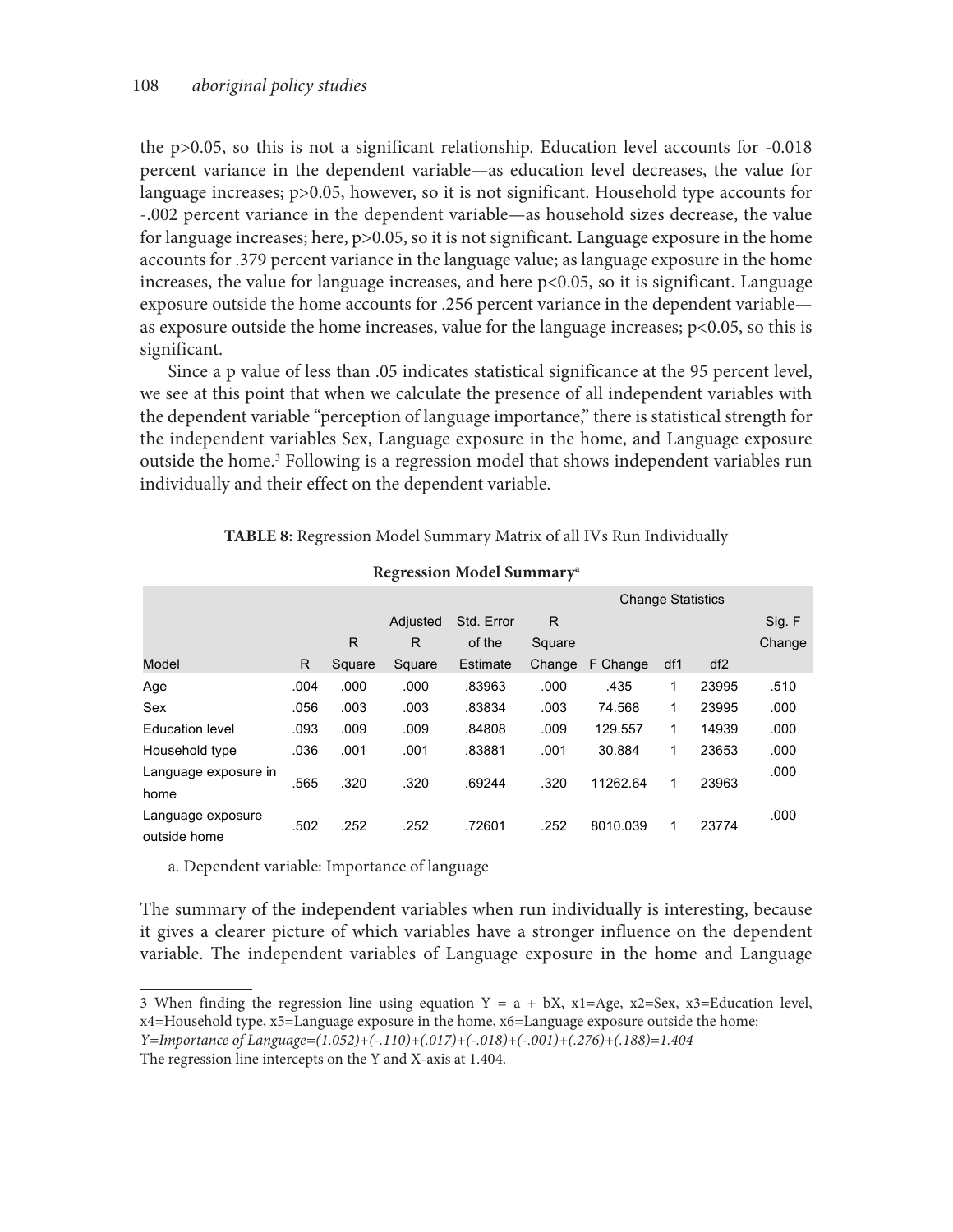exposure outside the home appear to be most significant, with higher R square values of .320 and .252 respectively, showing the strongest linear relationship to the dependent variable of language importance.

There is no relationship or significant strength among Age, Sex, Education level, or Household type on perceptions of language importance. Yet there is a significant linear relationship and moderate strength between in-home exposure to Indigenous language and the dependent variable of perceptions of language importance. As well, there is significant linear relationship and moderate strength between exposure to Indigenous language outside the home and the dependent variable "perceptions of language importance."

#### **Discussion**

There are promising next steps to be taken in the area of research into how Indigenous language is valued by urban Indigenous peoples, yet, as is sometimes problematic in quantitative analysis, there are weaknesses in the foundational coding concepts. In the data set, the variables Sex, Education Level, Household type, Language exposure in the home, and Language exposure outside the home all have significant relationships with the perception of language importance, yet the variable Age is, interestingly, not significant at all. Perhaps if the analysis had included only adults or only those under eighteen, age may have been more significant.4 Additionally, this analysis shows linear relationships in a quantitative model, which cannot contextualize the complexities of the importance of language, the extent to which urban Indigenous peoples can access these resources, or even the particular differences between more widely spoken Indigenous languages and those with fewer speakers.

Efforts to retain language are often thought of as an on-reserve endeavor (Baloy 2011). According to Norris, "Only 3% of Aboriginal people in cities reported an Aboriginal home language, compared to 18% overall and 41% for reserves" (2004, 6). In 1996, The Royal Commission on Aboriginal Peoples (RCAP) stated that many of the challenges of Indigenous language retention are exacerbated in an urban environment.

Norris (2004) notes that endogamous families (families in which both parents have the same mother tongue) transmit language to children at a much higher rate (10) than exogamous families (in which parents have different mother tongues). Out-marriage is higher in urban areas, and is associated with lower language transmission rates (7). These are all very important considerations for the data, as they point to the foundational

<sup>4</sup> The only variables that followed through as significant predictors of the importance of language were the "exposure to language" variables that gauged respondents' contact with the language in and outside the home. Exposure to Indigenous language in and outside the home did not have multicollinearity issues, and it is interesting that respondents reporting exposure outside of the home were much more frequent than those who reported exposure inside the home. In future research, these variables should be examined further with other variables such as location, place of employment, or how long an individual has lived in an urban area, as it is not clear how respondents continue with in-home language use or where Indigenous people are encountering language outside of the home.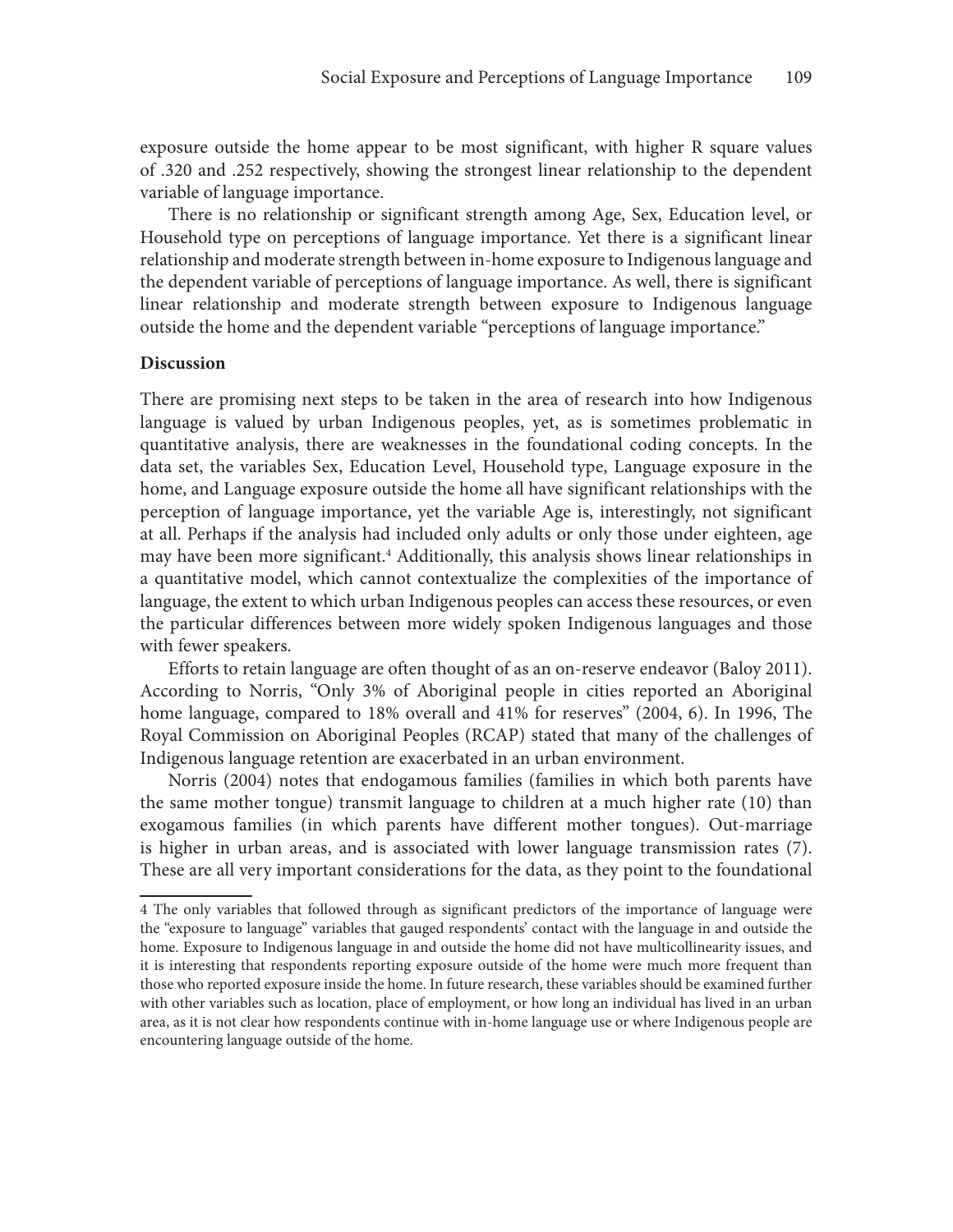assumption that efforts to retain language are efforts that generally take place elsewhere. As we have very little to no access to on-reserve datasets, it is difficult to understand in this analysis whether perceptions of language value are significantly affected by location.

# **Conclusion**

Urbanization of Indigenous peoples has been increasing over the past several decades. According to Statistics Canada (2013), Indigenous mobility into urban areas is projected to rise by 2031, with five major Canadian metropolitan areas expected to attain Indigenous population levels of ten percent. Because urban Indigenous populations are on the rise, understanding how these populations value Indigenous language and the contributing factors to increased perceptions of language value has very important political and cultural implications. The analysis shows that more value is placed on Indigenous languages when individuals are readily exposed to them both in and outside the home. This has important implications for understanding that when Indigenous languages are used on a regular basis, exposure increases, and their perceived value also increases. With increased perceptions of the value of Indigenous language might come increased study, interest, and advocacy for the use of such languages—and by extension, their retention and transmission across generations. The increased perceived value of Indigenous languages is a key factor for the survival of endangered languages and the worldviews reflected therein.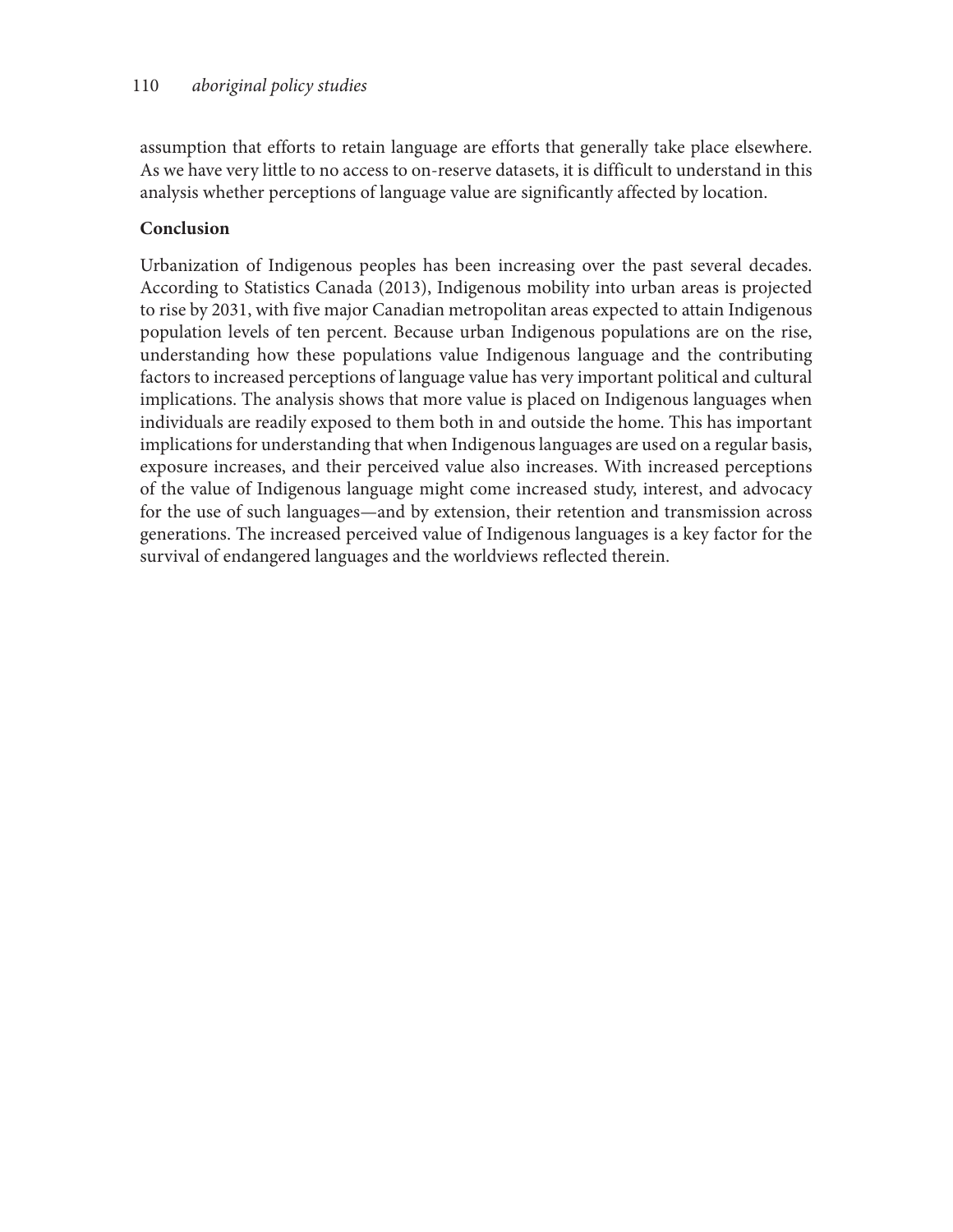## **Bibliography**

- Adelson, Naomi. 2005. "The Embodiment of Inequity: Health Disparities in Aboriginal Canada." *Canadian Journal of Public Health/Revue Canadienne de Santé Publique* 96(2): S45–S61.
- Andrew-Gee, E. 2015. "Toronto Street Signs a Reminder of First Nations Heritage." *Toronto Star*, January 18. Accessed January 18. http://www.thestar.com/news/ gta/2015/06/02/toronto-street-signs-a-reminder-of-first-nations-heritage.html.
- Archibald, J., E. Antone, and H. Blair. 2003. "Advancing Aboriginal Languages and Literacy." *Canadian Journal of Native Education* 27(1): 1–6.
- Anderson, Alan B., ed. *Home in the City: Urban Aboriginal Housing and Living Conditions.*  Toronto: University of Toronto Press, 2013.
- Baloy, Natalie J.K. 2011. "'We Can't Feel Our Language': Making Places in the City for Aboriginal Language Revitalization." *The American Indian Quarterly* 35(4): 515–48. doi: 10.5250/amerindiquar.35.4.0515.
- Blair, Heather, Janine Tine, and Violet Okemaw. 2011. "Ititwewiniwak: Language Warriors –The Young Women's Circle of Leadership." *Canadian Journal of Native Education* 34(1): 89-104.
- CBC News. 2014. "Franklin Find Proves 'Inuit Oral History is Strong': Louie Kamookak." September 10. Retrieved April 29, 2015. http://www.cbc.ca/news/canada/north/ franklin-find-proves-inuit-oral-history-is-strong-louie-kamookak-1.2761362.
- Czyzewski, Karina. 2011. "Colonialism as a Broader Social Determinant of Health." *The International Indigenous Policy Journal* 2(1): 5. doi:10.18584/iipj.2011.2.1.5.
- Guindon, François. 2015. "Technology, Material Culture and the Well-Being of Aboriginal Peoples of Canada." *Journal of Material Culture* 20(1): 77–97. doi:10.1177/1359183514566415.
- Hallett, Darcy, Michael J. Chandler, and Christopher E. Lalonde. 2007. "Aboriginal Language Knowledge and Youth Suicide." *Cognitive Development*  22(3): 392–99. doi:10.1016/j.cogdev.2007.02.001.
- Howard, Heather A. 2014. "Canadian Residential Schools and Urban Indigenous Knowledge Production about Diabetes." *Medical Anthropology* 33(6): 529–45. doi:10.1080/0145 9740.2013.828722.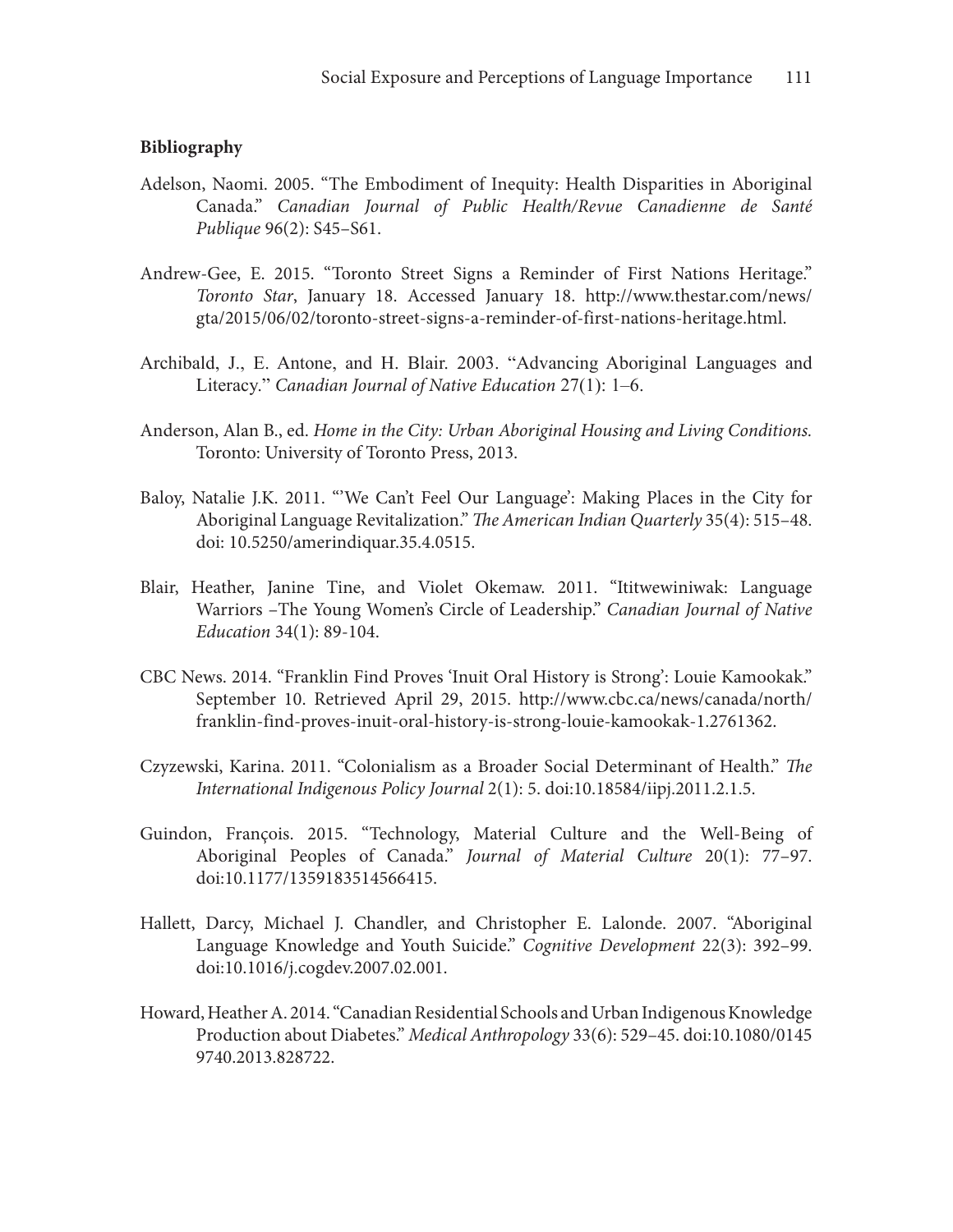- Liberal Party. 2016. "Support for Indigenous Languages and Cultures." Retrieved January 7, 2016. https://www.liberal.ca/realchange/support-for-indigenous-languages-andcultures/.
- McLachlin, Beverley, Chief Justice of Canada. 2015. "Reconciling Unity and Diversity in the Modern Era: Tolerance and Intolerance." Remarks made at the Aga Khan Museum, Toronto, Ontario, May 28.
- Norris, Mary Jane. 2004. "From Generation to Generation: Survival and Maintenance of Canada's Aboriginal Languages, Within Families, Communities and Cities." *TESL Canada Journal* 21(2): 1–16.
- ———. 2007. "Aboriginal Languages in Canada: Emerging Trends and Perspectives on Second Language Acquisition." *Canadian Social Trends* 83: 20–8.
- O'Sullivan, Bonnie. 2013. "Considering Culture in Aboriginal Care." *Canadian Medical Association Journal* 185(1): E27–E28. doi:10.1503/cmaj.109-4376.
- Quinless, Jacqueline M. 2013. "First Nations Teenaged Female Lone Parent Families in Canada: Recognizing Family Diversity and the Importance of Networks of Care." *The International Indigenous Policy Journal* 4(1). doi:10.18584/iipj.2013.4.1.12.
- ———. 2014. "Family Matters: Household Size in Relation to the Well-Being of Aboriginal School-Aged Children Living Off-Reserve." *aboriginal policy studies* 3(1–2): 5–28. doi:10.5663/aps.v3i1-2.21701.
- Statistics Canada. January 31, 2012. "Aboriginal Peoples Survey: Definitions, Data Sources, and Methods." Accessed December 18. http://www23.statcan.gc.ca/imdb/p2SV. pl?Function=getSurvey&SDDS=3250&lang=en&db=imdb&adm=8&dis=2
- Statistics Canada. 2013. "Population Projections by Aboriginal Identity in Canada, 2006 to 2031." Last modified May 13, 2013. http://www.statcan.gc.ca/pub/91-552-x/91- 552-x2011001-eng.htm.
- Statistics Canada. 2014. *Aboriginal Peoples Survey 2012 Data Dictionary*. December 16. Ottawa: Statistics Canada uncatalogued document.
- Statistics Canada. 2015. *Aboriginal Peoples Survey (APS), 2012, cycle 4: Education, Employment, and Health* [Data file and code book].